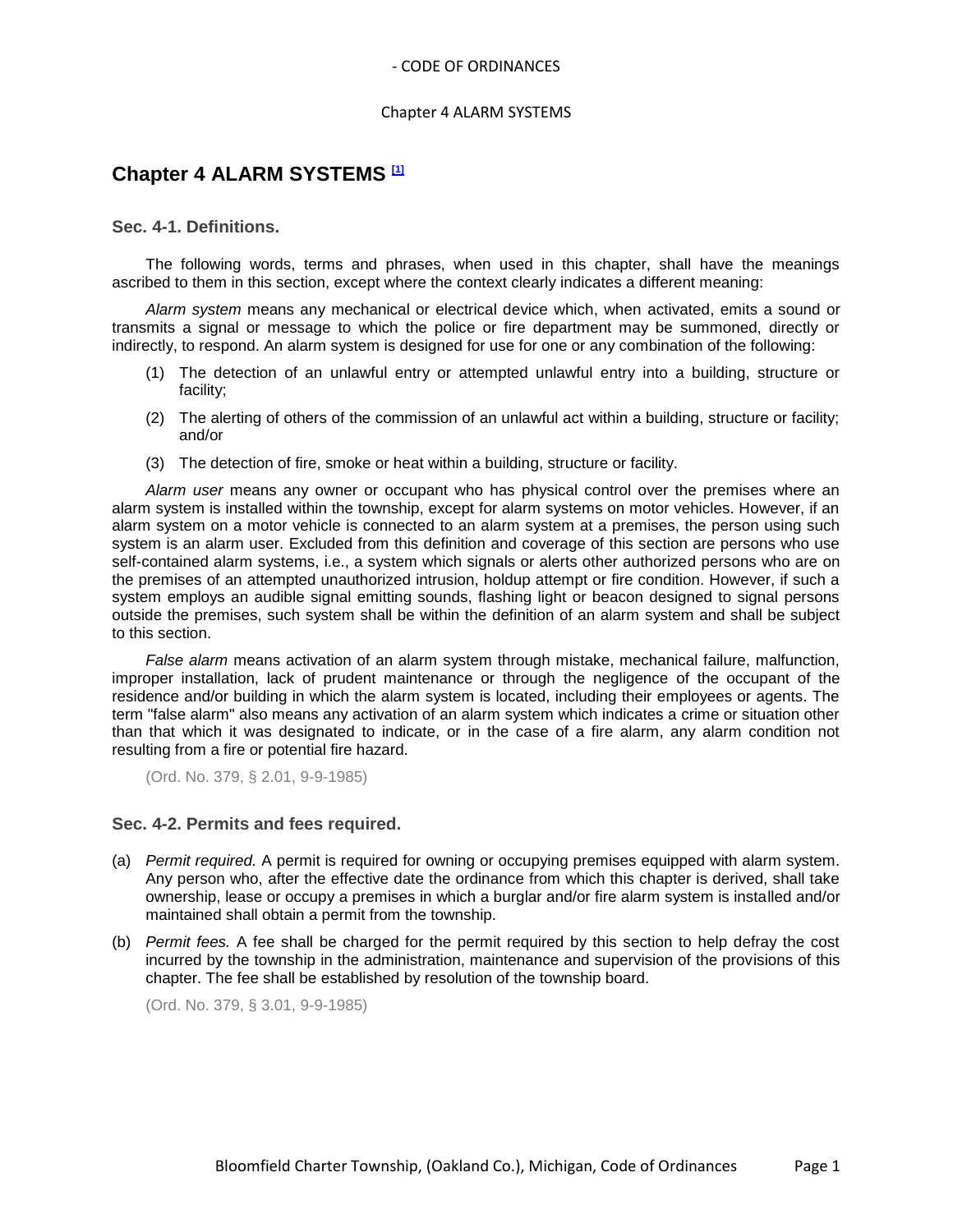# - CODE OF ORDINANCES

#### Chapter 4 ALARM SYSTEMS

#### **Sec. 4-3. Licensing required.**

No person shall engage in the business of providing for the installation, operation and/or maintenance of a burglar and/or fire alarm system and/or a combined alarm monitoring-sales facility unless properly licensed pursuant to Public Act No. 330 of 1968 (MCL 338.1051 et seq.).

(Ord. No. 379, § 4.01, 9-9-1985)

#### **Sec. 4-4. Electronic communication alarm system prohibited.**

No person shall sell, install, operate, adjust, arrange for, or contract to provide a device which upon activation, either mechanically, electronically, or by any other means initiates the automatic calling or dialing of, or makes a connection directly to an electronic communication device assigned to police or fire agency for the purpose of delivering a recorded message.

(Ord. No. 379, § 5.01, 9-9-1985)

# **Sec. 4-5. Audible or visual alarms.**

- (a) *Signal disturbing the peace.* No person shall maintain an alarm system which, when activated, causes an audible and/or visible signal which can be heard or seen outside the premises and which is disturbing to the peace and quiet of the surrounding area, unless that person has first provided the police department with the following: their name, telephone number, address of the alarmed premises, and the name and telephone number of one other person who, having access to the alarmed premises, can be contacted at any time and can respond within 30 minutes to deactivate the audible and/or visible signal.
- (b) *Duration of external signal.* No person shall use, install, or direct to be installed, any audible alarm system which emits a sound alarm for a period longer than 15 minutes from the time of the initial sounding of the device.

(Ord. No. 379, § 6.01, 9-9-1985)

#### **Sec. 4-6. Separate systems required.**

Buildings having more than one occupant who utilize separate entrances for access to their individual units shall have separate alarm systems for each unit. This section shall not be construed to require the installation of alarm systems, but only to require separate systems for separate units when installed.

(Ord. No. 379, § 7.01, 9-9-1985)

### **Sec. 4-7. False alarm fees.**

Notwithstanding any penalties provided for upon conviction for any violation of this chapter, and notwithstanding the fact that prosecution for violation of this chapter has or has not commenced, any person operating an alarm system which signals more than two false alarms as defined in section 4-1 within one calendar year shall pay to the township a false alarm fee in order to defray a portion of the cost of response to false alarms as currently established or as hereafter adopted by resolution of the township board from time to time.

(Ord. No. 379, § 8.01, 9-9-1985)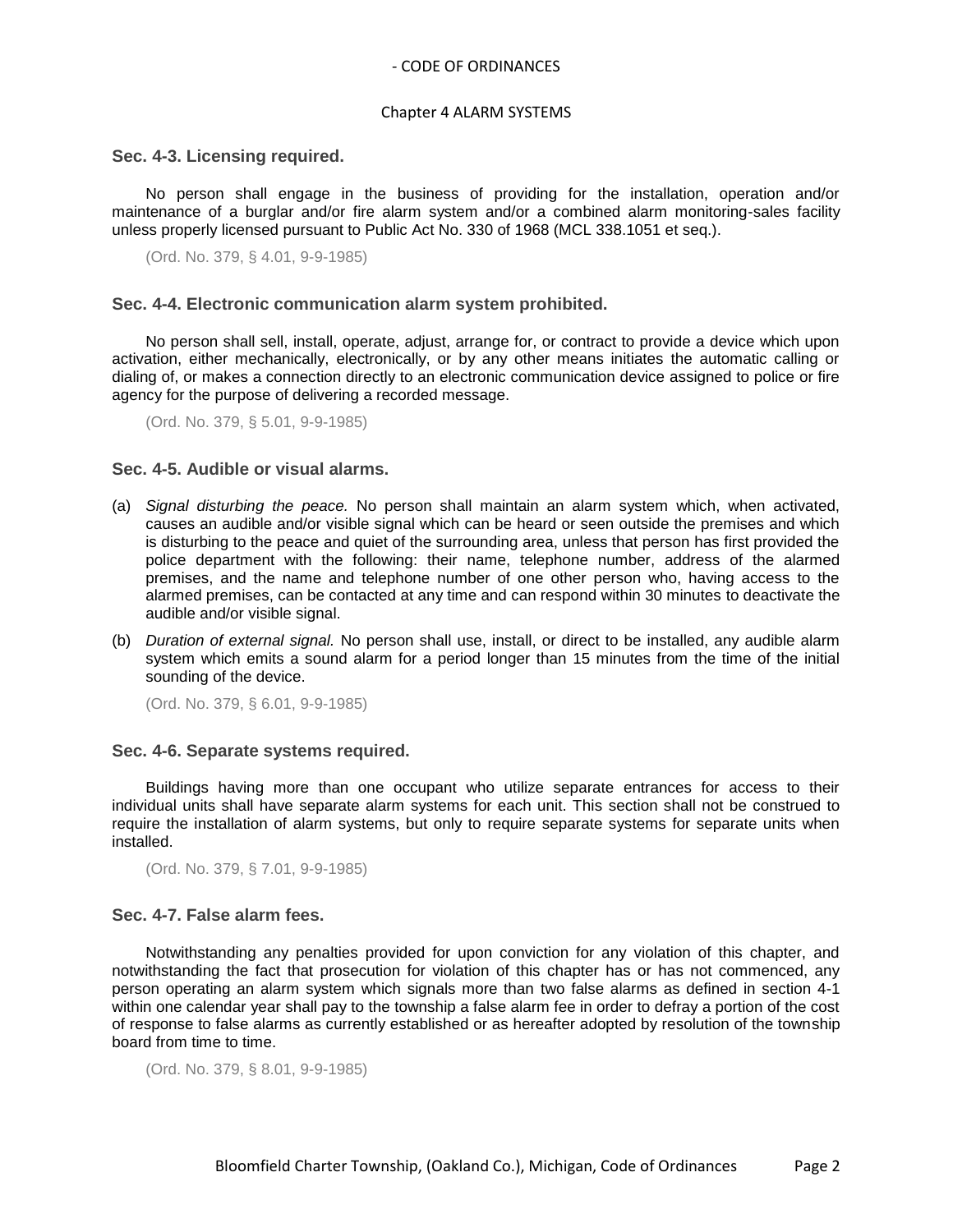# - CODE OF ORDINANCES

## Chapter 4 ALARM SYSTEMS

### **Sec. 4-8. Exceptions to alarm fees.**

Alarm conditions existing under the following circumstances shall not constitute a false alarm and no fee shall be assessed.

- (1) If measures to correct alarm system malfunctions have been instituted within a 72-hour period with notification to police department, provided that the alarm user presents, within 30 days of the date of alarm response, documentation of repair service having been performed by the alarm company to remedy a malfunction;
- (2) Alarm conditions being activated by a person working on the alarm system with prior notification to the police department; and
- (3) Alarms which can be substantiated as being activated by disruption or disturbance of telephone company facilities, or motor vehicle/utility accidents or by storm conditions.

(Ord. No. 379, § 9.01, 9-9-1985)

# **Sec. 4-9. Alarm violation.**

- (a) An "alarm violation" shall be designed and used as required by this chapter.
- (b) The police department shall forward an alarm violation to the alarm user following each false alarm occurrence.

(Ord. No. 379, § 10.01, 9-9-1985)

### **Sec. 4-10. Waiver request.**

- (a) Within 30 days of the date of an alarm violation, an alarm user wishing waiver of a false alarm and the associated fee as a result of a condition described in section 4-8, may do so by a written waiver request.
- (b) The waiver request, directed to the police department, shall contain documentation of the applicable condition as described in section 4-8
- (c) The police or fire chief, or a designated representative shall make a determination on the waiver request and shall notify the alarm user of the decision in writing.
- (d) In the event that the alarm user is not satisfied with the decision rendered by the police or fire chief or a designated representative, the alarm user, within ten days of the date of the determination of the police or fire chief, may file with the township supervisor a written request that the determination be reconsidered.
- (e) The township supervisor or his designee shall decide whether to uphold or set aside in whole or in part, the decision reached by the police or fire chief. The alarm user shall be notified of that decision in writing. If the alarm user feels it necessary to appeal the decision he may have the opportunity to personally be present and be heard on the matter by the supervisor or his designee.

(Ord. No. 379, § 11.01, 9-9-1985)

# **Sec. 4-11. Defective alarms.**

An alarm system signaling more than five false alarms within a calendar year is presumed to be defective. Upon written notice, the owner or occupant of the building or residence shall have the alarm system inspected by a licensed alarm system contractor within ten days and shall forward to the police